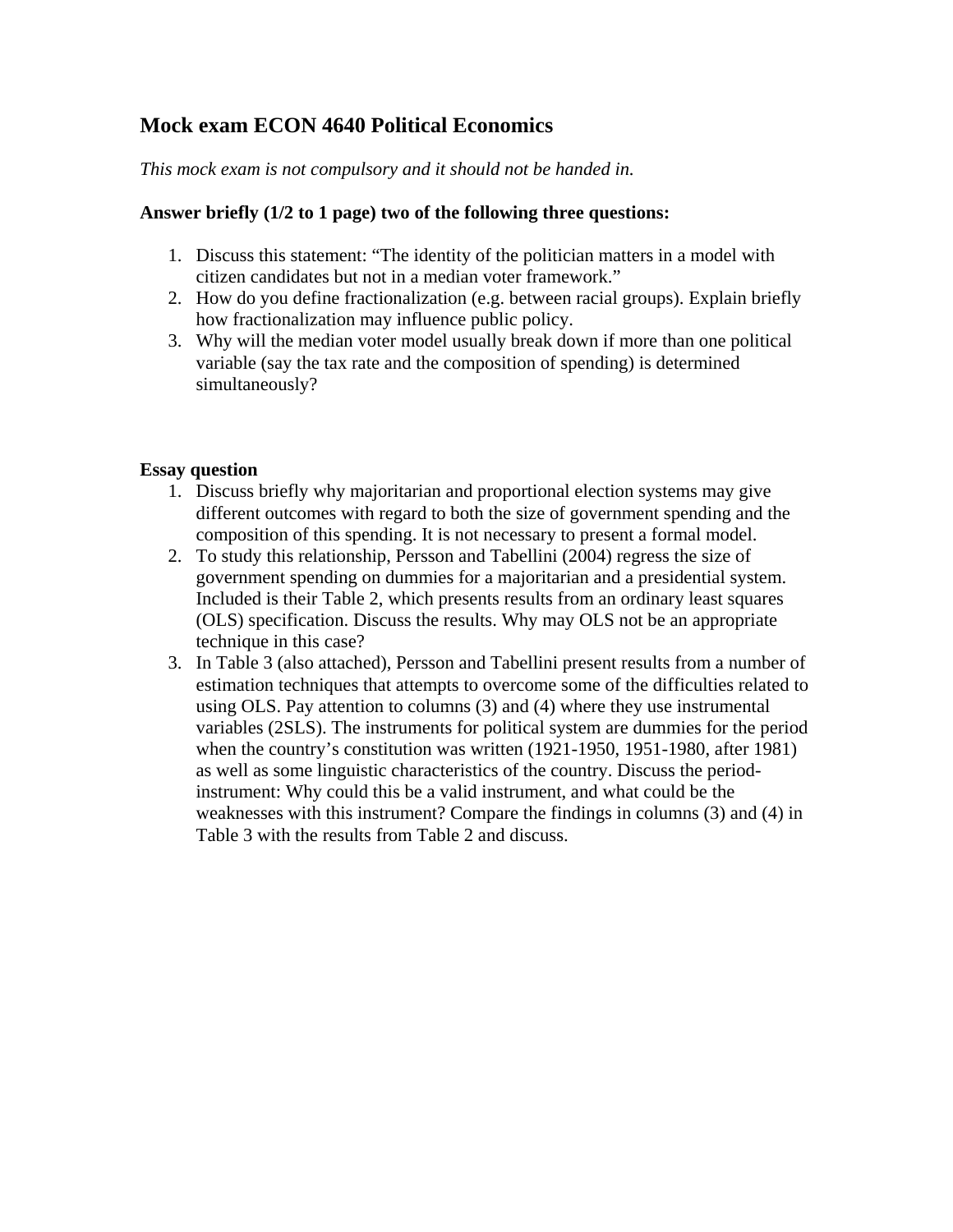|                                              | (1)                     | (2)                      | (3)                    | (4)                     | (5)               | (6)                     | (7)                    |
|----------------------------------------------|-------------------------|--------------------------|------------------------|-------------------------|-------------------|-------------------------|------------------------|
| Dependent variable                           | cgexp                   | cgexp                    | cgrev                  | dft                     | $c$ <i>gexp</i>   | cgexp                   | cgexp                  |
| pres                                         | $-5.18$<br>$(1.93)$ *** |                          | $-5.00$<br>$(2.47)$ ** | 0.16<br>(1.15)          | $-2.65$<br>(2.70) | $-7.75$<br>$(2.70)$ *** | $-6.46$<br>$(2.98)$ ** |
| maj                                          | $-6.32$<br>$(2.11)$ *** |                          | $-3.68$<br>$(2.15)^*$  | $-3.15$<br>$(0.87)$ *** | $-1.45$<br>(2.32) | $-7.94$<br>$(3.74)$ **  | $-6.33$<br>$(2.48)$ ** |
| propres                                      |                         | $-6.56$<br>$(3.01)$ **   |                        |                         |                   |                         |                        |
| majpar                                       |                         | $-6.96$<br>$(3.72)*$     |                        |                         |                   |                         |                        |
| majpres                                      |                         | $-10.37$<br>$(3.03)$ *** |                        |                         |                   |                         |                        |
| pres_newdem                                  |                         |                          |                        |                         |                   | 3.50<br>(2.72)          |                        |
| maj_newdem                                   |                         |                          |                        |                         |                   | 3.58<br>(4.03)          |                        |
| newdem                                       |                         |                          |                        |                         |                   | $-4.08$<br>$(2.23)*$    |                        |
| pres_baddem                                  |                         |                          |                        |                         |                   |                         | 2.42<br>(4.16)         |
| maj_baddem                                   |                         |                          |                        |                         |                   |                         | 2.06<br>(5.97)         |
| baddem                                       |                         |                          |                        |                         |                   |                         | $-5.73$<br>(3.46)      |
| $F$ -test ( <i>pres</i> )<br>$F$ -test (maj) |                         | 0.43                     |                        |                         |                   | $4.01**$<br>$3.18*$     | 1.40<br>0.66           |
| Sample                                       | 1990's                  | 1990's                   | 1990's                 | 1990's                  | 1960-1973         | 1990's                  | 1990's                 |
| Observations<br>$R^2$                        | 80<br>0.71              | 80<br>0.70               | 76<br>0.68             | 72<br>0.50              | 42<br>0.79        | 80<br>0.72              | 80<br>0.70             |

TABLE 2—SIZE OF GOVERNMENT AND CONSTITUTIONS: OLS ESTIMATES

*Notes:* Robust standard errors are in parentheses. All regressions include our standard controls, *lyp, lpop, gastil, age, trade, prop*65, *prop*1564, *federal,* and *oecd,* plus a set of indicator variables for continental location and colonial origin, except that *age* is missing in column (5)–(6), while *gastil* is missing in column (7) and replaced by *polity* in column (5). *F*-test (*pres*) refers to tests of the hypotheses that the coefficient for *propres* is equal to the difference between the coefficients for *majpres* and *majpar* [column (2)], the sum of the coefficients for *pres* and *pres\_newdem* is zero [column (6)], and the sum of the coef cients for *pres* and *pres\_baddem* is zero [column (7)]. *F*-test (*maj*) refers to the corresponding tests with regard to *maj* [columns  $(6)$  and  $(7)$ ].

\* Significant at the 10-percent level.

\*\* Significant at the 5-percent level.

\*\*\* Significant at the 1-percent level.